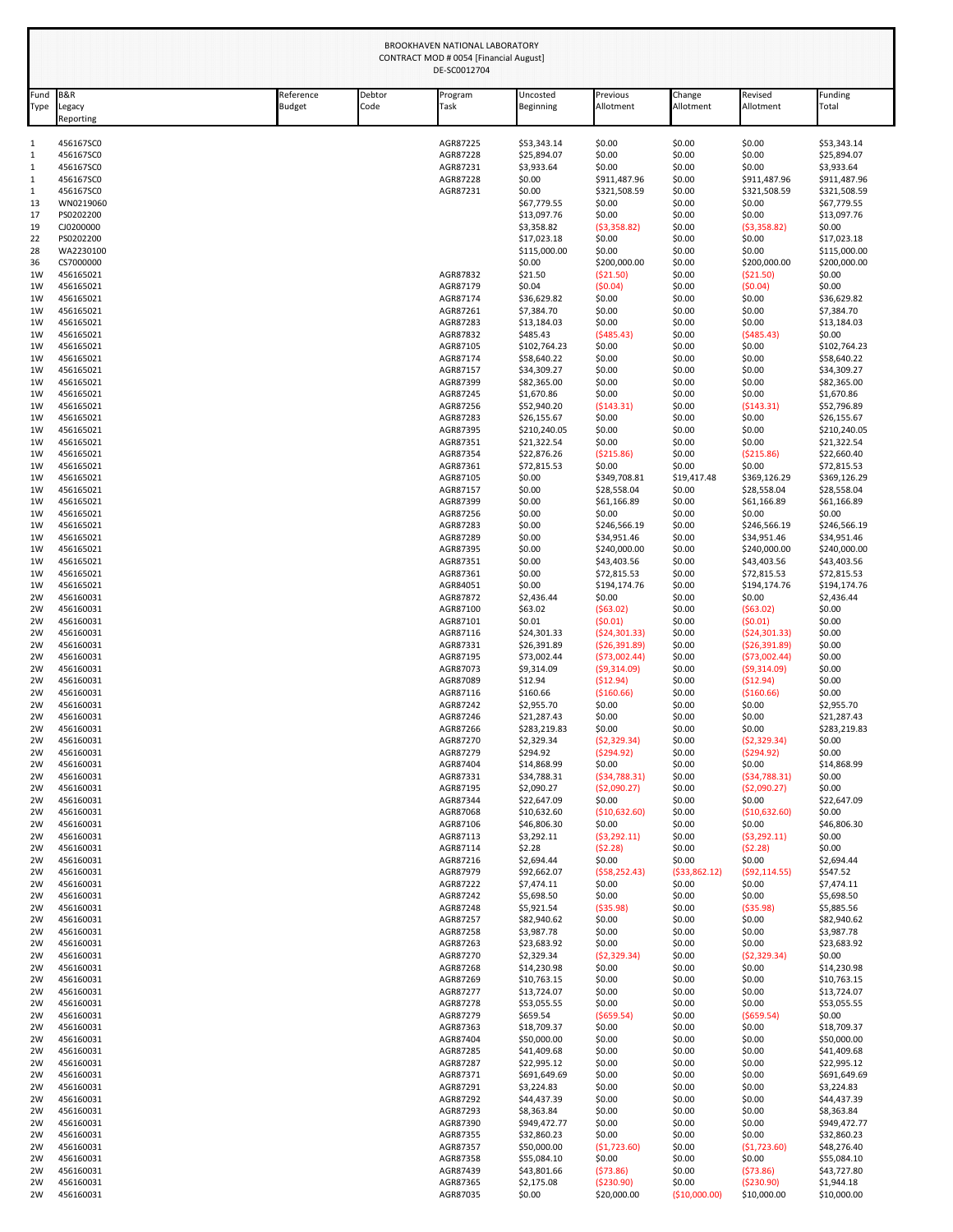| 2W | 456160031 |              | AGR87872 | \$0.00       | \$125,000.00  | \$0.00           | \$125,000.00   | \$125,000.00 |
|----|-----------|--------------|----------|--------------|---------------|------------------|----------------|--------------|
| 2W | 456160031 |              | AGR87344 | \$0.00       | \$78,754.45   | \$37,602.15      | \$116,356.60   | \$116,356.60 |
| 2W | 456160031 |              | AGR87106 | \$0.00       | \$79,792.96   | \$6,066.11       | \$85,859.07    | \$85,859.07  |
| 2W | 456160031 |              | AGR87216 | \$0.00       | \$39,309.93   | \$0.00           | \$39,309.93    | \$39,309.93  |
|    |           |              |          |              |               |                  |                |              |
| 2W | 456160031 |              | AGR87222 | \$0.00       | \$1,933.43    | \$0.00           | \$1,933.43     | \$1,933.43   |
| 2W | 456160031 |              | AGR87242 | \$0.00       | \$96,609.57   | \$0.00           | \$96,609.57    | \$96,609.57  |
| 2W | 456160031 |              | AGR87257 | \$0.00       | \$100,964.91  | \$0.00           | \$100,964.91   | \$100,964.91 |
| 2W | 456160031 |              | AGR87258 | \$0.00       | \$0.00        | \$0.00           | \$0.00         | \$0.00       |
| 2W | 456160031 |              | AGR87263 | \$0.00       | \$3,753.21    | \$0.00           | \$3,753.21     | \$3,753.21   |
| 2W | 456160031 |              | AGR87266 | \$0.00       | \$13,578.50   | \$0.00           | \$13,578.50    | \$13,578.50  |
| 2W | 456160031 |              | AGR87268 | \$0.00       | \$117,632.93  | \$15,000.00      | \$132,632.93   | \$132,632.93 |
| 2W | 456160031 |              | AGR87269 | \$0.00       | \$83,032.64   | \$0.00           | \$83,032.64    | \$83,032.64  |
|    |           |              |          |              |               |                  |                |              |
| 2W | 456160031 |              | AGR87277 | \$0.00       | \$3,397.00    | \$0.00           | \$3,397.00     | \$3,397.00   |
| 2W | 456160031 |              | AGR87278 | \$0.00       | \$327.03      | \$0.00           | \$327.03       | \$327.03     |
| 2W | 456160031 |              | AGR87363 | \$0.00       | \$31,315.94   | \$0.00           | \$31,315.94    | \$31,315.94  |
| 2W | 456160031 |              | AGR87285 | \$0.00       | \$64,267.82   | \$5,611.06       | \$69,878.88    | \$69,878.88  |
| 2W | 456160031 |              | AGR87287 | \$0.00       | \$165,869.58  | \$0.00           | \$165,869.58   | \$165,869.58 |
| 2W | 456160031 |              | AGR87371 | \$0.00       | \$600,000.00  | \$0.00           | \$600,000.00   | \$600,000.00 |
| 2W | 456160031 |              | AGR87290 | \$0.00       | \$48,726.00   | \$0.00           | \$48,726.00    | \$48,726.00  |
| 2W | 456160031 |              | AGR87291 | \$0.00       | \$6,852.81    | \$0.00           | \$6,852.81     | \$6,852.81   |
| 2W | 456160031 |              | AGR87292 | \$0.00       | \$48,507.76   | \$0.00           | \$48,507.76    | \$48,507.76  |
| 2W | 456160031 |              | AGR87293 | \$0.00       | \$13,054.98   | \$2,239.20       | \$15,294.18    | \$15,294.18  |
|    |           |              |          |              | \$500,000.00  |                  |                |              |
| 2W | 456160031 |              | AGR87390 | \$0.00       |               | \$268,000.00     | \$768,000.00   | \$768,000.00 |
| 2W | 456160031 |              | AGR87355 | \$0.00       | \$8,935.45    | \$0.00           | \$8,935.45     | \$8,935.45   |
| 2W | 456160031 |              | AGR87357 | \$0.00       | \$99,970.46   | \$0.00           | \$99,970.46    | \$99,970.46  |
| 2W | 456160031 |              | AGR87358 | \$0.00       | \$375,656.81  | \$0.00           | \$375,656.81   | \$375,656.81 |
| 2W | 456160031 |              | AGR87370 | \$0.00       | \$218,446.61  | \$0.00           | \$218,446.61   | \$218,446.61 |
| 2W | 456160031 |              | AGR87362 | \$0.00       | \$73,297.18   | \$0.00           | \$73,297.18    | \$73,297.18  |
| 2W | 456160031 |              | AGR87369 | \$0.00       | \$118,363.00  | \$0.00           | \$118,363.00   | \$118,363.00 |
| 2W | 456160031 |              | AGR87368 | \$0.00       | \$267,826.28  | \$0.00           | \$267,826.28   | \$267,826.28 |
| 2W | 456160031 |              | AGR87382 | \$0.00       | \$22,500.00   | \$0.00           | \$22,500.00    | \$22,500.00  |
| 2W | 456160031 |              | AGR87833 | \$0.00       | \$55,509.06   | \$0.00           | \$55,509.06    | \$55,509.06  |
|    | 456160031 |              | AGR87385 |              |               |                  |                | \$228,155.34 |
| 2W |           |              |          | \$0.00       | \$228,155.34  | \$0.00           | \$228,155.34   |              |
| 2W | 456160031 |              | AGR87386 | \$0.00       | \$82,524.27   | \$0.00           | \$82,524.27    | \$82,524.27  |
| 2W | 456160031 |              | AGR87389 | \$0.00       | \$49,453.00   | \$0.00           | \$49,453.00    | \$49,453.00  |
| 2W | 456160031 |              | AGR84050 | \$0.00       | \$92,819.00   | \$0.00           | \$92,819.00    | \$92,819.00  |
| 2W | 456160031 |              | AGR84053 | \$0.00       | \$12,480.00   | \$0.00           | \$12,480.00    | \$12,480.00  |
| 2W | 456160031 |              | AGR84054 | \$0.00       | \$15,000.00   | \$4,630.80       | \$19,630.80    | \$19,630.80  |
| 2W | 456160031 |              | AGR84056 | \$0.00       | \$139,165.84  | \$18,296.95      | \$157,462.79   | \$157,462.79 |
| 2W | 456160031 |              | AGR84060 | \$0.00       | \$229,448.00  | \$0.00           | \$229,448.00   | \$229,448.00 |
| 2W | 456160031 |              | AGR84064 | \$0.00       | \$15,000.00   | \$0.00           | \$15,000.00    | \$15,000.00  |
| 2W | 456160031 |              | AGR84100 | \$0.00       | \$45,000.00   | \$0.00           | \$45,000.00    | \$45,000.00  |
|    |           |              |          |              |               |                  |                |              |
| 2W | 456160031 |              | AGR84070 | \$0.00       | \$0.00        | \$157,766.99     | \$157,766.99   | \$157,766.99 |
| 2W | 456160032 |              | AGR87247 | \$42.29      | (542.29)      | \$0.00           | (542.29)       | \$0.00       |
| 2W | 456160032 |              | AGR87178 | \$46,652.39  | (546, 652.39) | \$0.00           | ( \$46,652.39) | \$0.00       |
| 2W | 456160032 |              | AGR87197 | \$747.52     | \$0.00        | \$0.00           | \$0.00         | \$747.52     |
| 2W | 456160032 |              | AGR87981 | \$19,447.24  | \$0.00        | \$0.00           | \$0.00         | \$19,447.24  |
| 2W | 456160032 |              | AGR87807 | \$14,150.39  | \$0.00        | \$0.00           | \$0.00         | \$14,150.39  |
| 2W | 456160032 |              | AGR87178 | \$11,648.66  | (\$11,648.66) | \$0.00           | ( \$11,648.66) | \$0.00       |
| 2W | 456160032 |              | AGR87072 | \$150.06     | ( \$150.06)   | \$0.00           | ( \$150.06)    | \$0.00       |
|    | 456160032 |              | AGR87981 | \$24,652.14  | ( \$82.43)    | \$0.00           | ( \$82.43)     | \$24,569.71  |
| 2W |           |              |          |              |               |                  |                |              |
| 2W | 456160032 |              | AGR87217 | \$45,419.89  | \$0.00        | \$0.00           | \$0.00         | \$45,419.89  |
| 2W | 456160032 |              | AGR87280 | \$38,397.83  | \$0.00        | \$0.00           | \$0.00         | \$38,397.83  |
| 2W | 456160032 |              | AGR87899 | \$49,133.71  | (\$20.89)     | \$0.00           | (520.89)       | \$49,112.82  |
| 2W | 456160032 |              | AGR87284 | \$1,353.83   | \$0.00        | \$0.00           | \$0.00         | \$1,353.83   |
| 2W | 456160032 |              | AGR87286 | \$419.36     | (5419.36)     | \$0.00           | (5419.36)      | \$0.00       |
| 2W | 456160032 |              | AGR87412 | \$90,102.04  | \$0.00        | \$0.00           | \$0.00         | \$90,102.04  |
| 2W | 456160032 |              | AGR87360 | \$24,128.49  | \$0.00        | \$0.00           | \$0.00         | \$24,128.49  |
| 2W | 456160032 |              | AGR87807 | \$0.00       | \$0.00        | \$17,475.73      | \$17,475.73    | \$17,475.73  |
| 2W | 456160032 |              | AGR87197 | \$0.00       | \$97,087.38   | \$0.00           | \$97,087.38    | \$97,087.38  |
| 2W | 456160032 |              | AGR87981 | \$0.00       | \$0.03        | (50.03)          | \$0.00         | \$0.00       |
|    |           |              |          |              |               |                  |                |              |
| 2W | 456160032 |              | AGR87217 | \$0.00       | \$378,638.52  | \$121,359.22     | \$499,997.74   | \$499,997.74 |
| 2W | 456160032 |              | AGR87280 | \$0.00       | \$91,790.09   | \$0.00           | \$91,790.09    | \$91,790.09  |
| 2W | 456160032 |              | AGR87284 | \$0.00       | \$82,143.09   | \$0.00           | \$82,143.09    | \$82,143.09  |
| 2W | 456160032 |              | AGR87412 | \$0.00       | \$58,252.43   | \$0.00           | \$58,252.43    | \$58,252.43  |
| 2W | 456160032 |              | AGR87360 | \$0.00       | \$320,500.00  | \$0.00           | \$320,500.00   | \$320,500.00 |
| 2W | 456160032 |              | AGR87384 | \$0.00       | \$64,853.95   | \$0.00           | \$64,853.95    | \$64,853.95  |
| 2W | 456160032 |              | AGR87387 | \$0.00       | \$69,014.77   | \$26,866.45      | \$95,881.22    | \$95,881.22  |
| 2W | 456160032 |              | AGR84052 | \$0.00       | \$75,922.01   | \$0.00           | \$75,922.01    | \$75,922.01  |
| 2W | 456160032 |              | AGR84057 | \$0.00       | \$28,296.11   | \$0.00           | \$28,296.11    | \$28,296.11  |
| 2W | 456160032 |              | AGR84066 | \$0.00       | \$0.00        | \$46,601.94      | \$46,601.94    | \$46,601.94  |
| 2W | 456160032 |              | AGR84164 | \$0.00       | \$0.00        | \$29,126.21      | \$29,126.21    | \$29,126.21  |
| 2Z | 456160031 |              | AGR87366 | \$225,242.72 | \$0.00        | \$0.00           | \$0.00         | \$225,242.72 |
| AD | PS0202132 |              |          | \$38,795.51  | \$0.00        | \$0.00           | \$0.00         | \$38,795.51  |
| ΒG | CJ0100000 |              |          | \$0.00       | \$35,735.00   | \$0.00           | \$35,735.00    | \$35,735.00  |
| BG | CJ0100000 |              |          | \$196,813.77 | (5218.42)     | \$0.00           | (5218.42)      | \$196,595.35 |
|    |           |              |          |              |               |                  |                |              |
| BG | CJ0100000 | ARPA-0001249 |          | \$739,208.50 | \$0.00        | \$0.00           | \$0.00         | \$739,208.50 |
| BG | CJ0100000 | ARPA-0001250 |          | \$350,000.00 | \$0.00        | \$0.00           | \$0.00         | \$350,000.00 |
| BG | CJ0200000 |              |          | \$1,715.20   | ( \$1,715.20) | \$0.00           | (51,715.20)    | \$0.00       |
| BN | TE1101000 |              |          | \$0.00       | \$9,320.00    | \$0.00           | \$9,320.00     | \$9,320.00   |
| ΒN | TE1101000 |              |          | \$0.00       | \$26,954.00   | \$0.00           | \$26,954.00    | \$26,954.00  |
| ΒN | TE1103000 |              |          | \$77,218.01  | \$0.00        | \$0.00           | \$0.00         | \$77,218.01  |
| ΒN | TE1103000 |              |          | \$0.00       | \$20,611.00   | \$0.00           | \$20,611.00    | \$20,611.00  |
| ΒN | TE1103000 |              |          | \$0.00       | \$67,432.00   | \$0.00           | \$67,432.00    | \$67,432.00  |
| ΒN | TE1104000 |              |          | \$0.00       | \$1,919.00    | \$0.00           | \$1,919.00     | \$1,919.00   |
| ΒN | TE1104000 |              |          | \$0.00       | \$2,197.00    | \$0.00           | \$2,197.00     | \$2,197.00   |
| ΒN | TE1201000 |              |          | \$137,939.43 | \$0.00        | \$0.00           | \$0.00         | \$137,939.43 |
|    |           |              |          |              |               |                  |                |              |
| ΒN | TE1201000 |              |          | \$0.00       | \$26,444.00   | ( \$86.76)       | \$26,357.24    | \$26,357.24  |
| ΒN | TE1201000 |              |          | \$0.00       | \$2,347.00    | \$0.00           | \$2,347.00     | \$2,347.00   |
| ΒN | TE1203000 |              |          | \$0.00       | \$7,159.00    | \$0.00           | \$7,159.00     | \$7,159.00   |
| ΒN | TE1204000 |              |          | \$0.00       | \$3,579.00    | \$0.00           | \$3,579.00     | \$3,579.00   |
| ΒN | TE1205000 |              |          | \$0.00       | \$101,097.00  | \$0.00           | \$101,097.00   | \$101,097.00 |
| ΒN | TE1206000 |              |          | \$0.00       | \$45,945.00   | \$0.00           | \$45,945.00    | \$45,945.00  |
| ΒN | TE1301000 |              |          | \$898.42     | \$35,113.00   | \$0.00           | \$35,113.00    | \$36,011.42  |
| ΒN | TE1301000 |              |          | \$0.00       | \$36,762.00   | \$0.00           | \$36,762.00    | \$36,762.00  |
|    |           |              |          |              |               |                  |                |              |
| ΒN | TE1302000 |              |          | \$0.00       | \$11,883.00   |                  | \$11,883.00    | \$11,883.00  |
| ΒN | TE1305000 |              |          | \$0.00       | \$62,500.00   | \$0.00<br>\$0.00 | \$62,500.00    | \$62,500.00  |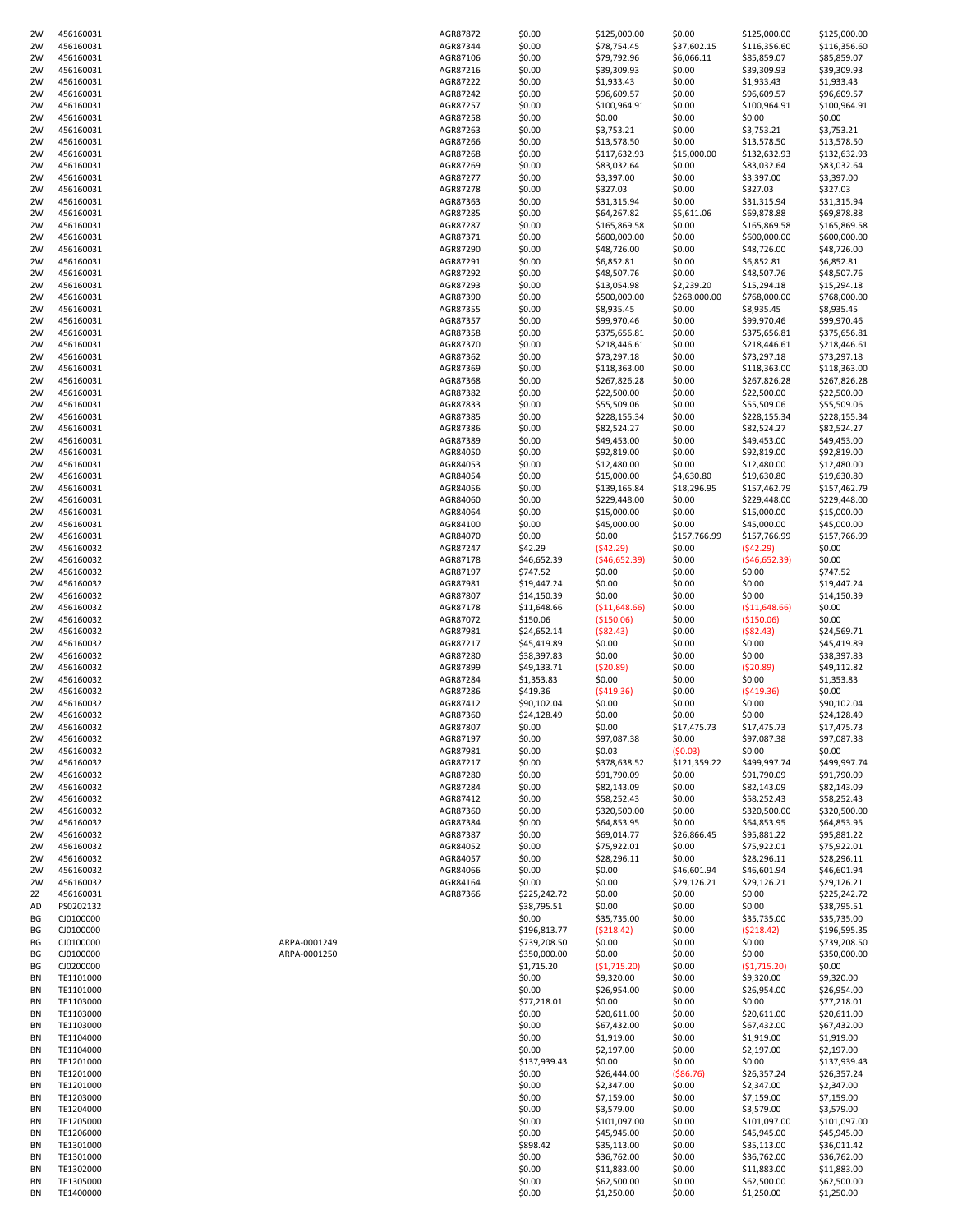| ΒN        | TE1400000 |            | \$0.00         | \$3,750.00                     | \$0.00            | \$3,750.00                     | \$3,750.00                     |
|-----------|-----------|------------|----------------|--------------------------------|-------------------|--------------------------------|--------------------------------|
| ΒN        | TF0000000 |            | \$0.00         | \$2,495.00                     | \$0.00            | \$2,495.00                     | \$2,495.00                     |
| ΒN        | TF0000000 |            | \$0.00         | \$6,811.00                     | \$0.00            | \$6,811.00                     | \$6,811.00                     |
| ΒN        | TG0100000 |            | \$513.91       | \$0.00                         | \$0.00            | \$0.00                         | \$513.91                       |
| <b>CN</b> | AF0440000 |            | \$19,851.61    | \$0.00                         | \$0.00            | \$0.00                         | \$19,851.61                    |
| CN        | AF0440000 |            | \$0.00         | \$15,000.00                    | \$0.00            | \$15,000.00                    | \$15,000.00                    |
| CN        | AF5810000 |            | \$88,084.23    | \$0.00                         | \$0.00            | \$0.00                         | \$88,084.23                    |
| CN        | AF5810000 |            | \$0.00         | \$800,000.00                   | \$0.00            | \$800,000.00                   | \$800,000.00                   |
| CN        | AF5832020 |            | \$169,726.18   | \$0.00                         | \$0.00            | \$0.00                         | \$169,726.18                   |
| CN        | AF5832020 |            | \$0.00         | \$845,000.00                   | \$0.00            | \$845,000.00                   | \$845,000.00                   |
| CN        | AF5832030 | NE-0301604 | \$185,190.48   | \$0.00                         | \$0.00            | \$0.00                         | \$185,190.48                   |
| CN        | AF5832030 |            | \$30,545.88    | \$0.00                         | \$0.00            | \$0.00                         | \$30,545.88                    |
| <b>CN</b> | AF5832030 |            | \$0.00         | \$400,000.00                   | \$0.00            | \$400,000.00                   | \$400,000.00                   |
| <b>CN</b> | AF5855000 |            | \$141,761.12   | \$0.00                         | \$0.00            | \$0.00                         | \$141,761.12                   |
| CN        | AF5855000 |            | \$0.00         | \$100,000.00                   | \$0.00            | \$100,000.00                   | \$100,000.00                   |
| CN        | NT0104000 |            | \$359,755.22   | \$0.00                         | \$0.00            | \$0.00                         | \$359,755.22                   |
| CN        | RC0113000 |            | \$1,331.44     | ( \$1,331.44)                  | \$0.00            | (51, 331.44)                   | \$0.00                         |
| CN        | RC0424000 |            | \$14,436.40    | \$0.00                         | \$0.00            | \$0.00                         | \$14,436.40                    |
| CN        | RC0424000 |            | \$0.00         | \$85,000.00                    | \$0.00            | \$85,000.00                    | \$85,000.00                    |
| FO        | GD2540101 |            | \$76,656.06    | \$0.00                         | \$0.00            | \$0.00                         | \$76,656.06                    |
| FO        | GD2540200 |            | \$283,160.28   | \$0.00                         | \$0.00            | \$0.00                         | \$283,160.28                   |
| FO        | GD2540250 |            | \$38,022.43    | \$0.00                         | \$0.00            | \$0.00                         | \$38,022.43                    |
| FO        | GD2540600 |            | \$137.38       | ( \$137.38)                    | \$0.00            | (5137.38)                      | \$0.00                         |
| FO        | GD2540980 |            | \$240,902.93   | \$0.00                         | \$0.00            | \$0.00                         | \$240,902.93                   |
| FO        | GD5001000 |            | \$66,808.81    | \$0.00                         | \$0.00            | \$0.00                         | \$66,808.81                    |
| FO        | GD6020100 |            | \$0.00         | \$383,000.00                   | \$0.00            | \$383,000.00                   | \$383,000.00                   |
| FO        | GD6020300 |            | \$0.00         | \$1,643,000.00                 | \$0.00            | \$1,643,000.00                 | \$1,643,000.00                 |
| FO        | GD6020400 |            | \$0.00         | \$45,000.00                    | \$0.00            | \$45,000.00                    | \$45,000.00                    |
| FO        | GD6020900 |            | \$0.00         | \$868,000.00                   | \$0.00            | \$868,000.00                   | \$868,000.00                   |
| FO        | GD6050100 |            | \$0.00         | \$380,000.00                   | \$0.00            | \$380,000.00                   | \$380,000.00                   |
| NM        | NN5010000 |            | \$414,967.47   | \$0.00                         | \$0.00            | \$0.00                         | \$414,967.47                   |
| ΝS        | CT8101000 |            | \$0.00         | \$106,000.00                   | \$0.00            | \$106,000.00                   | \$106,000.00                   |
| ΝS        | CT8401000 |            | \$0.00         | \$1,690,000.00                 | \$0.00            | \$1,690,000.00                 | \$1,690,000.00                 |
| ΝS        | CT8404010 |            | \$0.00         | \$653,000.00                   | \$0.00            | \$653,000.00                   | \$653,000.00                   |
| ΝS        | CT8405010 |            | \$0.00         | \$220,000.00                   | \$0.00            | \$220,000.00                   | \$220,000.00                   |
| ΝS        | DN1001011 |            | \$0.00         | \$267,500.00                   | \$0.00            | \$267,500.00                   | \$267,500.00                   |
| ΝS        | DN1001021 |            | \$0.00         | \$744,000.00                   | \$0.00            | \$744,000.00                   | \$744,000.00                   |
| ΝS        | DN1001023 |            | \$0.00         | \$0.00                         | \$0.00            | \$0.00                         | \$0.00                         |
| <b>NS</b> | DN1003011 |            | \$0.00         | \$40,000.00                    | \$0.00            | \$40,000.00                    | \$40,000.00                    |
| ΝS        | DN2001000 |            | \$0.00         |                                |                   |                                |                                |
| ΝS        | DN3001010 |            | \$0.00         | \$2,405,000.00<br>\$572,983.00 | \$0.00<br>\$0.00  | \$2,405,000.00<br>\$572,983.00 | \$2,405,000.00<br>\$572,983.00 |
| ΝS        | DN4001010 |            | \$0.00         | \$1,102,100.00                 | \$0.00            | \$1,102,100.00                 | \$1,102,100.00                 |
|           | DN4001020 |            | \$0.00         | \$1,057,225.00                 | \$0.00            | \$1,057,225.00                 | \$1,057,225.00                 |
| ΝS        | DN4001030 |            | \$0.00         | \$267,000.00                   | \$0.00            | \$267,000.00                   | \$267,000.00                   |
| ΝS        | DN4002010 |            | \$0.00         | \$0.00                         |                   | \$0.00                         | \$0.00                         |
| ΝS        | DN4003010 |            | \$0.00         | \$280,506.00                   | \$0.00<br>\$0.00  |                                | \$280,506.00                   |
| ΝS        |           |            |                |                                |                   | \$280,506.00                   |                                |
| ΝS        | DN4003020 |            | \$0.00         | \$609,000.00                   | \$0.00            | \$609,000.00                   | \$609,000.00                   |
| ΝS        | DN4004010 |            | \$0.00         | \$275,000.00                   | \$0.00            | \$275,000.00                   | \$275,000.00                   |
| ΝS        | DN4004030 |            | \$0.00         | \$200,000.00                   | \$0.00            | \$200,000.00                   | \$200,000.00                   |
| ΝS        | NN2001000 |            | \$423,982.82   | \$0.00                         | \$0.00            | \$0.00                         | \$423,982.82                   |
| ΝS        | NN2001000 |            | \$0.00         | \$0.00                         | \$0.00            | \$0.00                         | \$0.00                         |
| ΝS        | NN4009010 |            | \$341,595.92   | \$0.00                         | \$0.00            | \$0.00                         | \$341,595.92                   |
| ΝS        | NN4009010 |            | \$0.00         | \$0.00                         | \$0.00            | \$0.00                         | \$0.00                         |
| ΝS        | NN4009020 |            | \$1,112,561.62 | \$0.00                         | \$0.00            | \$0.00                         | \$1,112,561.62                 |
| ΝS        | NN4009020 |            | \$0.00         | \$0.00                         | \$0.00            | \$0.00                         | \$0.00                         |
| ΝS        | NN4009030 |            | \$104,330.44   | \$0.00                         | \$0.00            | \$0.00                         | \$104,330.44                   |
| ΝS        | NN4009030 |            | \$0.00         | \$0.00                         | \$0.00            | \$0.00                         | \$0.00                         |
| ΝS        | NN4009040 |            | \$0.00         | \$0.00                         | \$0.00            | \$0.00                         | \$0.00                         |
| ΝS        | NN4010010 |            | \$10,025.52    | \$0.00                         | \$0.00            | \$0.00                         | \$10,025.52                    |
| ΝS        | NN4010021 |            | \$132,080.70   | \$0.00                         | \$0.00            | \$0.00                         | \$132,080.70                   |
| ΝS        | NN4011010 |            | \$493.94       | \$0.00                         | \$0.00            | \$0.00                         | \$493.94                       |
| ΝS        | NN4011010 |            | \$0.00         | \$0.00                         | \$0.00            | \$0.00                         | \$0.00                         |
| ΝS        | NN4011020 |            | \$96,157.66    | \$0.00                         | \$0.00            | \$0.00                         | \$96,157.66                    |
| ΝS        | NN4011020 |            | \$0.00         | \$0.00                         | \$0.00            | \$0.00                         | \$0.00                         |
| ΝS        | NN4012010 |            | \$78,671.16    | \$0.00                         | \$0.00            | \$0.00                         | \$78,671.16                    |
| ΝS        | NN4012010 |            | \$0.00         | \$0.00                         | \$0.00            | \$0.00                         | \$0.00                         |
| ΝS        | NN4012030 |            | \$113,814.54   | \$0.00                         | \$0.00            | \$0.00                         | \$113,814.54                   |
| ΝS        | NN4012030 |            | \$0.00         | \$0.00                         | \$0.00            | \$0.00                         | \$0.00                         |
| ΝS        | NN4012040 |            | \$161,906.31   | \$0.00                         | \$0.00            | \$0.00                         | \$161,906.31                   |
| ΝS        | NN5001010 |            | \$222,358.40   | \$0.00                         | \$0.00            | \$0.00                         | \$222,358.40                   |
| ΝS        | NN5002010 |            | \$6,889.36     | \$0.00                         | \$0.00            | \$0.00                         | \$6,889.36                     |
| ΝS        | NN5002010 |            | \$100,739.03   | \$0.00                         | \$0.00            | \$0.00                         | \$100,739.03                   |
| ΝS        | NN5002010 |            | \$312,437.97   | (\$186,786.08)                 | \$0.00            | ( \$186, 786.08)               | \$125,651.89                   |
| ΝS        | NN5002010 |            | \$0.00         | \$0.00                         | \$1,170,606.82    | \$1,170,606.82                 | \$1,170,606.82                 |
| ΝS        | NN5002020 |            | \$62,261.85    | \$0.00                         | \$0.00            | \$0.00                         | \$62,261.85                    |
| ΝS        | NN5002020 |            | \$2,973,229.42 | (52, 763, 213.92)              | \$0.00            | (52, 763, 213.92)              | \$210,015.50                   |
| ΝS        | NN5002020 |            | \$774,000.00   | \$2,531,131.49                 | \$0.00            | \$2,531,131.49                 | \$3,305,131.49                 |
| ΝS        | NN5002020 |            | \$2,048,549.27 | \$0.00                         | (51, 435, 751.11) | ( \$1,435,751.11)              | \$612,798.16                   |
| ΝS        | NN5002040 |            | \$118,919.53   | \$0.00                         | \$0.00            | \$0.00                         | \$118,919.53                   |
| ΝS        | NN5003010 |            | \$4.04         | (\$4.04)                       | \$0.00            | (54.04)                        | \$0.00                         |
| ΝS        | NN5003020 |            | \$0.02\$       | \$0.00                         | \$0.00            | \$0.00                         | \$0.02                         |
| ΝS        | NN5003040 |            | \$2,864.75     | \$4.04                         | \$0.00            | \$4.04                         | \$2,868.79                     |
| ΝS        | NN5004010 |            | \$688,369.61   | \$0.00                         | \$0.00            | \$0.00                         | \$688,369.61                   |
| ΝS        | NN5004010 |            | \$118,720.00   | \$0.00                         | \$0.00            | \$0.00                         | \$118,720.00                   |
| ΝS        | NN5004010 |            | \$163,400.00   | \$0.00                         | (59,884.96)       | (59,884.96)                    | \$153,515.04                   |
| ΝS        | NN5004010 |            | \$0.00         | \$0.00                         | \$0.00            | \$0.00                         | \$0.00                         |
| ΝS        | NN5004020 |            | \$2,835,045.59 | ( \$2,531,131.49)              | \$0.00            | ( \$2,531,131.49)              | \$303,914.10                   |
| ΝS        | NN5004020 |            | \$0.00         | \$0.00                         | \$29.25           | \$29.25                        | \$29.25                        |
| ΝS        | NN5005011 |            | \$0.00         | \$0.00                         | \$275,000.00      | \$275,000.00                   | \$275,000.00                   |
| ΝS        | NN5006010 |            | \$12,696.81    | \$0.00                         | \$0.00            | \$0.00                         | \$12,696.81                    |
| ΝS        | NN500W000 |            | \$51,312.90    | \$0.00                         | \$0.00            | \$0.00                         | \$51,312.90                    |
| ΝS        | NN5070010 |            | \$44,326.32    | \$0.00                         | \$0.00            | \$0.00                         | \$44,326.32                    |
| ΝS        | NN5070010 |            | \$1,058.69     | \$0.00                         | \$0.00            | \$0.00                         | \$1,058.69                     |
| ΝS        | NN5070010 |            | \$0.00         | \$0.00                         | \$0.00            | \$0.00                         | \$0.00                         |
| ΝS        | NN5070040 |            | \$59,627.22    | \$0.00                         | \$0.00            | \$0.00                         | \$59,627.22                    |
| ΝS        | NN5070040 |            | \$15,000.00    | \$0.00                         | \$0.00            | \$0.00                         | \$15,000.00                    |
| ΝS        | NN5070040 |            | \$0.00         | \$0.00                         | \$0.00            | \$0.00                         | \$0.00                         |
| ΝS        | NN9100000 |            | \$82,273.24    | \$0.00                         | \$0.00            | \$0.00                         | \$82,273.24                    |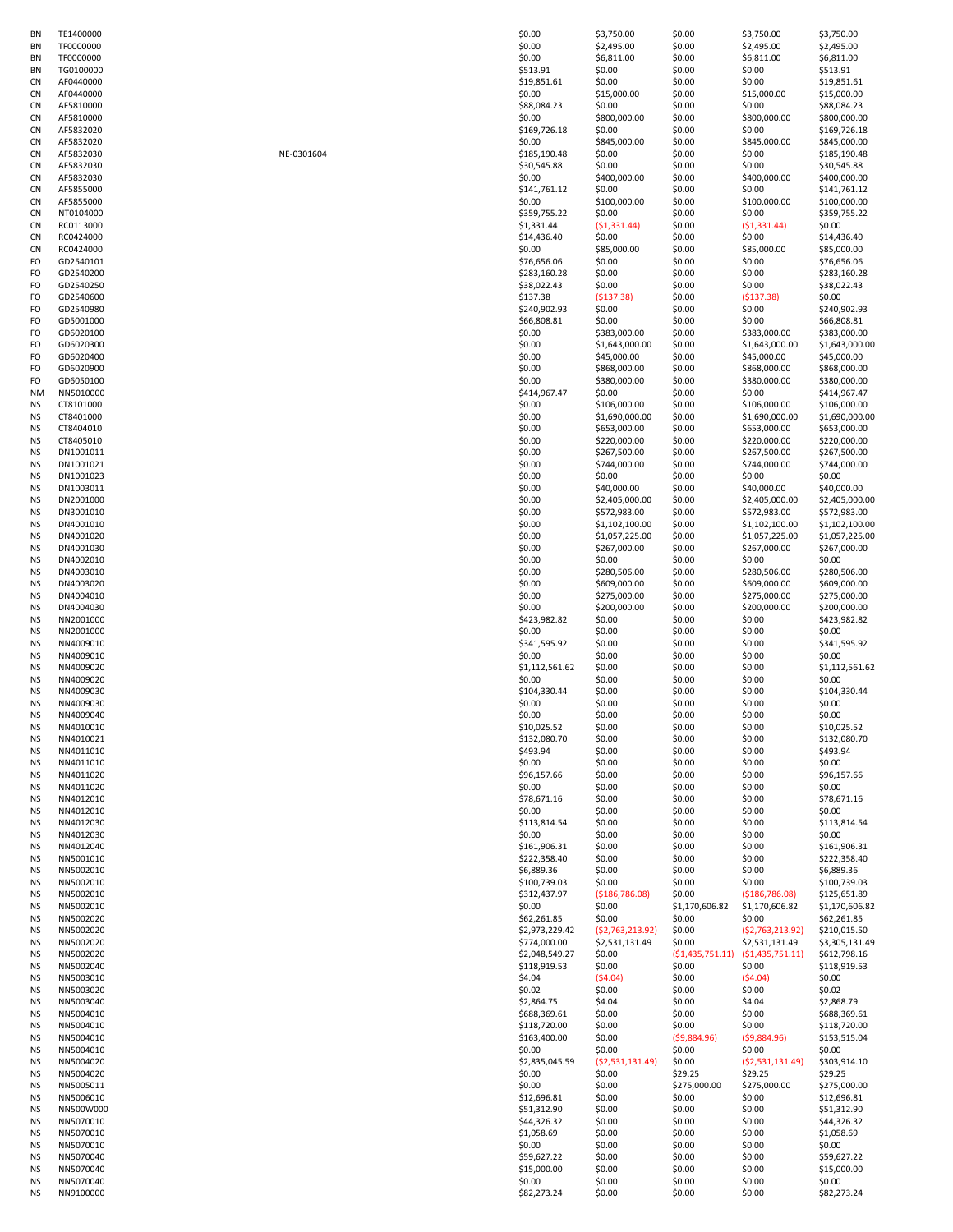| NS | NN9100000     |
|----|---------------|
| NS | NN9301000     |
| NS | NN9301000     |
|    |               |
| тс | CT8401000     |
| тс | T8404010<br>c |
| тс | CT8405010     |
| тс | DP0902090     |
|    |               |
| тс | DP0902090     |
| тс | DP0909010     |
|    | DP1204010     |
| тс |               |
| тс | DP4011093     |
| тс | DP4015011     |
| тс | DP4015042     |
|    |               |
| тс | DP4015043     |
| тс | DP4015051     |
| тс | DP8000000     |
|    |               |
| TF | GD3006000     |
| TF | HQ1001000     |
| TF | HQ1001000     |
| TF | HU2006200     |
|    |               |
| UX | EZ5012300     |
| UΧ | EZ5012300     |
| VE | ST5001020     |
|    |               |
| VE | ST5001020     |
| VE | ST5001030     |
| VE | ST5001030     |
|    |               |
| VE | ST5001040     |
| VE | ST5002000     |
| VE | ST6001020     |
|    |               |
| VE | ST6001020     |
| VE | ST6001031     |
| VE | ST6001031     |
| VE | ST6001031     |
|    |               |
| VE | ST6001031     |
| VE | ST6001031     |
| VE | ST6001032     |
|    |               |
| VE | ST6001032     |
| VE | ST6001034     |
| VE | ST6001034     |
| VE | ST6001034     |
|    |               |
| VE | ST6001036     |
| WA | 39KA00000     |
| WA | 39KA00000     |
|    |               |
| WA | 39KC02000     |
| WA | 39KG01000     |
| WA | 39KG01000     |
|    |               |
| WA | FS1001000     |
| WA | FS1001000     |
| WA | FS1002000     |
|    |               |
| WA | FS1002000     |
| WA | FS1004000     |
| WA | FS1004000     |
| WA | FS1005000     |
|    |               |
| WA |               |
|    | FS1005000     |
| WA | FS1006000     |
|    |               |
| WA | FS1006000     |
| WA | FS1007000     |
| WA | FS1007000     |
|    | FS1009000     |
| WA |               |
| WA | FS1009000     |
| WA | KA1102080     |
| WA | KA1102811     |
|    |               |
| WA | KA1102811     |
| WA | KA1102812     |
| WA | KA1502021     |
|    |               |
| WA | KA2101020     |
| WA | KA2101020     |
| WA | KA2101020     |
|    |               |
| WA | KA2101030     |
| WA | KA2101030     |
| WA | KA2101030     |
|    |               |
| WA | KA2102021     |
| WA | KA2102021     |
| WA | KA2102090     |
| WA | KA2102090     |
|    |               |
| WA | KA2103011     |
| WA | KA2103011     |

| ΝS          | NN9100000               |                   |              | \$0.00                                                                                                                                                                                                                                                                                                                                                                   | \$0.00               | \$0.00              | \$0.00                    | \$0.00                                          |
|-------------|-------------------------|-------------------|--------------|--------------------------------------------------------------------------------------------------------------------------------------------------------------------------------------------------------------------------------------------------------------------------------------------------------------------------------------------------------------------------|----------------------|---------------------|---------------------------|-------------------------------------------------|
| ΝS          | NN9301000               |                   |              | \$32,955.54                                                                                                                                                                                                                                                                                                                                                              | \$0.00               | \$0.00              | \$0.00                    | \$32,955                                        |
| ΝS          | NN9301000               |                   |              | \$50,000.00                                                                                                                                                                                                                                                                                                                                                              | \$0.00               | \$0.00              | \$0.00                    | \$50,000                                        |
| тс          | CT8401000               |                   |              | \$0.00                                                                                                                                                                                                                                                                                                                                                                   | \$0.00               | \$0.00              | \$0.00                    | \$0.00                                          |
| тс          | CT8404010               |                   |              | \$0.00                                                                                                                                                                                                                                                                                                                                                                   | \$0.00               | \$0.00              | \$0.00                    | \$0.00                                          |
| тс          | CT8405010               |                   |              | \$0.00                                                                                                                                                                                                                                                                                                                                                                   | \$0.00               | \$0.00              | \$0.00                    | \$0.00                                          |
| тс          | DP0902090               |                   |              | \$6,545.77                                                                                                                                                                                                                                                                                                                                                               | \$0.00               | \$0.00              | \$0.00                    | \$6,545.                                        |
| ТC          | DP0902090               |                   |              | \$0.00                                                                                                                                                                                                                                                                                                                                                                   | \$0.00               | \$0.00              | \$0.00                    | \$0.00                                          |
| ТC          | DP0909010               |                   |              | \$0.00                                                                                                                                                                                                                                                                                                                                                                   | \$200,000.00         | \$0.00              | \$200,000.00              | \$200,00                                        |
| ТC          | DP1204010               |                   |              | \$9,829.51                                                                                                                                                                                                                                                                                                                                                               | \$0.00               | \$0.00              | \$0.00                    | \$9,829.                                        |
| тс          | DP4011093               |                   |              | \$2,057.91                                                                                                                                                                                                                                                                                                                                                               | \$0.00               | \$0.00              | \$0.00                    | \$2,057.                                        |
| тс          | DP4015011               |                   |              | \$76,331.67                                                                                                                                                                                                                                                                                                                                                              | \$1,640.93           | (51,640.92)         | \$0.01                    | \$76,331                                        |
|             | DP4015042               |                   |              |                                                                                                                                                                                                                                                                                                                                                                          |                      | \$0.00              |                           |                                                 |
| тс          |                         |                   |              | \$3,580.49                                                                                                                                                                                                                                                                                                                                                               | \$0.00               |                     | \$0.00                    | \$3,580.                                        |
| ТC          | DP4015043               |                   |              | \$54,539.96                                                                                                                                                                                                                                                                                                                                                              | \$0.00               | \$0.00              | \$0.00                    | \$54,539                                        |
| тс          | DP4015051               |                   |              | \$1,899.60                                                                                                                                                                                                                                                                                                                                                               | ( \$1,640.93)        | \$1,640.92          | (50.01)                   | \$1,899.                                        |
| ТC          | DP8000000               |                   |              | \$50,000.00                                                                                                                                                                                                                                                                                                                                                              | \$0.00               | \$0.00              | \$0.00                    | \$50,000                                        |
| TF          | GD3006000               |                   |              | \$22.51                                                                                                                                                                                                                                                                                                                                                                  | (522.51)             | \$0.00              | (522.51)                  | \$0.00                                          |
| TF          | HQ1001000               |                   |              | \$6,738.38                                                                                                                                                                                                                                                                                                                                                               | \$0.00               | \$0.00              | \$0.00                    | \$6,738.                                        |
| TF          | HQ1001000               |                   |              | \$40,000.00                                                                                                                                                                                                                                                                                                                                                              | \$0.00               | \$0.00              | \$0.00                    | \$40,000                                        |
| TF          | HU2006200               |                   |              | \$976.23                                                                                                                                                                                                                                                                                                                                                                 | \$0.00               | \$0.00              | \$0.00                    | \$976.23                                        |
| UX          | EZ5012300               |                   | ADSBRNL-0030 | \$880,159.05                                                                                                                                                                                                                                                                                                                                                             | \$0.00               | \$0.00              | \$0.00                    | \$880,15                                        |
| UX          | EZ5012300               |                   | ADSBRNL-0030 | \$47.62                                                                                                                                                                                                                                                                                                                                                                  | \$0.00               | \$0.00              | \$0.00                    | \$47.62                                         |
| VE          | ST5001020               |                   |              | \$335,088.56                                                                                                                                                                                                                                                                                                                                                             | \$0.00               | \$0.00              | \$0.00                    | \$335,08                                        |
| VE          | ST5001020               |                   |              | \$635,000.00                                                                                                                                                                                                                                                                                                                                                             | \$0.00               | \$0.00              | \$0.00                    | \$635,00                                        |
| VE          | ST5001030               |                   |              | \$127,508.16                                                                                                                                                                                                                                                                                                                                                             | \$143,000.00         | \$0.00              | \$143,000.00              | \$270,50                                        |
| VE          | ST5001030               |                   |              | \$0.00                                                                                                                                                                                                                                                                                                                                                                   | \$475,000.00         | \$0.00              | \$475,000.00              | \$475,00                                        |
| VE          | ST5001040               |                   |              | \$200,900.28                                                                                                                                                                                                                                                                                                                                                             | \$0.00               | \$0.00              | \$0.00                    | \$200,90                                        |
| VE          | ST5002000               |                   |              | \$0.00                                                                                                                                                                                                                                                                                                                                                                   | \$198,000.00         | \$0.00              | \$198,000.00              | \$198,00                                        |
| VE          | ST6001020               |                   |              | \$155,888.49                                                                                                                                                                                                                                                                                                                                                             | \$114,000.00         | \$0.00              | \$114,000.00              | \$269,88                                        |
| VE          | ST6001020               |                   |              | \$0.00                                                                                                                                                                                                                                                                                                                                                                   | \$415,000.00         | \$0.00              | \$415,000.00              | \$415,00                                        |
| VE          | ST6001031               |                   |              | \$0.00                                                                                                                                                                                                                                                                                                                                                                   | \$16,535.59          | \$0.00              | \$16,535.59               | \$16,535                                        |
| VE          | ST6001031               |                   |              | \$0.00                                                                                                                                                                                                                                                                                                                                                                   | \$5.82               | \$0.00              | \$5.82                    | \$5.82                                          |
| VE          | ST6001031               |                   |              | \$0.00                                                                                                                                                                                                                                                                                                                                                                   | \$380,173.29         | \$0.00              | \$380,173.29              | \$380,17                                        |
| VE          | ST6001031               |                   |              | \$184,358.21                                                                                                                                                                                                                                                                                                                                                             | \$112,238.61         | \$0.00              | \$112,238.61              | \$296,59                                        |
| VE          | ST6001031               |                   |              | \$0.00                                                                                                                                                                                                                                                                                                                                                                   |                      | \$22,000.00         | \$5,913,046.69            |                                                 |
|             |                         |                   |              |                                                                                                                                                                                                                                                                                                                                                                          | \$5,891,046.69       |                     |                           | \$5,913,                                        |
| VE          | ST6001032               |                   |              | \$1,056,044.09                                                                                                                                                                                                                                                                                                                                                           | \$436,000.00         | \$0.00              | \$436,000.00              | \$1,492,                                        |
| VE          | ST6001032               |                   |              | \$0.00                                                                                                                                                                                                                                                                                                                                                                   | \$1,994,000.00       | \$0.00              | \$1,994,000.00            | \$1,994,                                        |
| VE          | ST6001034               | AIP               |              | \$1,044,339.70                                                                                                                                                                                                                                                                                                                                                           | \$0.00               | \$0.00              | \$0.00                    | \$1,044,                                        |
| VE          | ST6001034               |                   |              | \$102,205.32                                                                                                                                                                                                                                                                                                                                                             | \$0.00               | \$0.00              | \$0.00                    | \$102,20                                        |
| VE          | ST6001034               | AIP               |              | \$0.00                                                                                                                                                                                                                                                                                                                                                                   | \$152,000.00         | \$0.00              | \$152,000.00              | \$152,00                                        |
| VE          | ST6001036               |                   |              | \$0.00                                                                                                                                                                                                                                                                                                                                                                   | \$0.00               | \$32,000.00         | \$32,000.00               | \$32,000                                        |
| WA          | 39KA00000               | PRN11SC40000      |              | \$1,104,736.78                                                                                                                                                                                                                                                                                                                                                           | \$0.00               | \$0.00              | \$0.00                    | \$1,104,                                        |
| WA          | 39KA00000               | PRN11SC40000      |              | \$0.00                                                                                                                                                                                                                                                                                                                                                                   | \$8,550,400.00       | \$0.00              | \$8,550,400.00            | \$8,550,                                        |
| WA          | 39KC02000               | PRN07SC06000      |              | \$5,351.21                                                                                                                                                                                                                                                                                                                                                               | (55,351.21)          | \$0.00              | (55,351.21)               | \$0.00                                          |
| WA          | 39KG01000               | PRN09SC73000      |              | \$48.14                                                                                                                                                                                                                                                                                                                                                                  | (548.14)             | \$0.00              | (548.14)                  | \$0.00                                          |
| WA          | 39KG01000               | PRN10SC72000      |              | \$537,506.17                                                                                                                                                                                                                                                                                                                                                             | \$0.00               | \$0.00              | \$0.00                    | \$537,50                                        |
| WA          | FS1001000               |                   |              | \$1,910,599.27                                                                                                                                                                                                                                                                                                                                                           | \$0.00               | \$0.00              | \$0.00                    | \$1,910,                                        |
| WA          | FS1001000               |                   |              | \$0.00                                                                                                                                                                                                                                                                                                                                                                   | \$6,618,000.00       | \$0.00              | \$6,618,000.00            | \$6,618,                                        |
| WA          | FS1002000               |                   |              | \$518,238.77                                                                                                                                                                                                                                                                                                                                                             | \$0.00               | \$0.00              | \$0.00                    | \$518,23                                        |
| WA          | FS1002000               |                   |              | \$0.00                                                                                                                                                                                                                                                                                                                                                                   | \$896,000.00         | \$0.00              | \$896,000.00              | \$896,00                                        |
| WA          | FS1004000               |                   |              | \$187,243.47                                                                                                                                                                                                                                                                                                                                                             | \$0.00               | \$0.00              | \$0.00                    | \$187,24                                        |
| WA          | FS1004000               |                   |              | \$0.00                                                                                                                                                                                                                                                                                                                                                                   | \$729,000.00         | \$0.00              | \$729,000.00              | \$729,00                                        |
| WA          | FS1005000               |                   |              | \$557,638.18                                                                                                                                                                                                                                                                                                                                                             | \$0.00               | \$0.00              | \$0.00                    | \$557,63                                        |
| WA          | FS1005000               |                   |              | \$0.00                                                                                                                                                                                                                                                                                                                                                                   | \$2,098,000.00       | \$0.00              | \$2,098,000.00            | \$2,098,                                        |
| WA          | FS1006000               |                   |              | \$259,954.04                                                                                                                                                                                                                                                                                                                                                             | \$0.00               | \$0.00              | \$0.00                    | \$259,95                                        |
| WA          | FS1006000               |                   |              | \$0.00                                                                                                                                                                                                                                                                                                                                                                   | \$589,000.00         | \$0.00              | \$589,000.00              | \$589,00                                        |
|             | FS1007000               |                   |              |                                                                                                                                                                                                                                                                                                                                                                          | \$0.00               | \$0.00              | \$0.00                    | \$177,16                                        |
| WA          |                         |                   |              | \$177,166.36                                                                                                                                                                                                                                                                                                                                                             |                      |                     |                           |                                                 |
| WA          | FS1007000               |                   |              | \$0.00                                                                                                                                                                                                                                                                                                                                                                   | \$709,000.00         | \$0.00              | \$709,000.00              | \$709,00                                        |
| WA          | FS1009000               |                   |              | \$391,670.46                                                                                                                                                                                                                                                                                                                                                             | \$0.00               | \$0.00              | \$0.00                    | \$391,67                                        |
| WA          | FS1009000               |                   |              | \$0.00                                                                                                                                                                                                                                                                                                                                                                   | \$732,000.00         | \$0.00              | \$732,000.00              | \$732,00                                        |
| WA          | KA1102080               |                   |              | \$20,411.19                                                                                                                                                                                                                                                                                                                                                              | \$0.00               | \$0.00              | \$0.00                    | \$20,411                                        |
| WA          | KA1102811               |                   |              | \$882.24                                                                                                                                                                                                                                                                                                                                                                 | \$0.00               | \$0.00              | \$0.00                    | \$882.24                                        |
| WA          | KA1102811               |                   |              | \$11,981.92                                                                                                                                                                                                                                                                                                                                                              | \$0.00               | \$0.00              | \$0.00                    | \$11,981                                        |
| WA          | KA1102812               |                   |              | \$271,438.04                                                                                                                                                                                                                                                                                                                                                             | \$0.00               | \$0.00              | \$0.00                    | \$271,43                                        |
| WA          | KA1502021               |                   |              | \$5,898.40                                                                                                                                                                                                                                                                                                                                                               | \$0.00               | \$0.00              | \$0.00                    | \$5,898.                                        |
| WA          | KA2101020               |                   |              | \$1,431,420.58                                                                                                                                                                                                                                                                                                                                                           | \$0.00               | \$0.00              | \$0.00                    | \$1,431,                                        |
| WA          | KA2101020               | OPEMIE30YD        |              | \$3,506,930.60                                                                                                                                                                                                                                                                                                                                                           | \$0.00               | \$0.00              | \$0.00                    | \$3,506,                                        |
| WA          | KA2101020               |                   |              | \$0.00                                                                                                                                                                                                                                                                                                                                                                   | \$5,100,000.00       | \$180,000.00        | \$5,280,000.00            | \$5,280,                                        |
| WA          | KA2101030               |                   |              | \$15,930.72                                                                                                                                                                                                                                                                                                                                                              | \$0.00               | \$0.00              | \$0.00                    | \$15,930                                        |
| WA          | KA2101030               |                   |              | \$435,000.00                                                                                                                                                                                                                                                                                                                                                             | \$0.00               | \$0.00              | \$0.00                    | \$435,00                                        |
| WA          | KA2101030               |                   |              | \$0.00                                                                                                                                                                                                                                                                                                                                                                   | \$20,000.00          | \$185,500.00        | \$205,500.00              | \$205,50                                        |
| WA          | KA2102021               |                   |              | \$10,609,419.36                                                                                                                                                                                                                                                                                                                                                          | \$0.00               | \$0.00              | \$0.00                    | \$10,609                                        |
| WA          | KA2102021               |                   |              | \$0.00                                                                                                                                                                                                                                                                                                                                                                   | \$23,276,270.00      | \$0.00              | \$23,276,270.00           | \$23,276                                        |
|             | KA2102090               |                   |              | \$146,856.12                                                                                                                                                                                                                                                                                                                                                             | \$0.00               |                     | \$0.00                    | \$146,85                                        |
| WA          |                         |                   |              |                                                                                                                                                                                                                                                                                                                                                                          |                      | \$0.00              |                           |                                                 |
| WA<br>1.1.1 | KA2102090<br>1/12102011 | <b>COUNSICION</b> |              | \$0.00<br>$^{\circ}$ $^{\circ}$ $^{\circ}$ $^{\circ}$ $^{\circ}$ $^{\circ}$ $^{\circ}$ $^{\circ}$ $^{\circ}$ $^{\circ}$ $^{\circ}$ $^{\circ}$ $^{\circ}$ $^{\circ}$ $^{\circ}$ $^{\circ}$ $^{\circ}$ $^{\circ}$ $^{\circ}$ $^{\circ}$ $^{\circ}$ $^{\circ}$ $^{\circ}$ $^{\circ}$ $^{\circ}$ $^{\circ}$ $^{\circ}$ $^{\circ}$ $^{\circ}$ $^{\circ}$ $^{\circ}$ $^{\circ$ | \$412,950.00<br>0.00 | \$0.00<br>$\sim$ 00 | \$412,950.00<br>$\sim$ 00 | \$412,95<br>$\leftrightarrow$ $\leftrightarrow$ |

| ΝS  | NN9100000 |              | \$0.00          | \$0.00          | \$0.00        | \$0.00          | \$0.00          |
|-----|-----------|--------------|-----------------|-----------------|---------------|-----------------|-----------------|
| ΝS  | NN9301000 |              | \$32,955.54     | \$0.00          | \$0.00        | \$0.00          | \$32,955.54     |
| ΝS  | NN9301000 |              | \$50,000.00     | \$0.00          | \$0.00        | \$0.00          | \$50,000.00     |
| тс  | CT8401000 |              | \$0.00          | \$0.00          | \$0.00        | \$0.00          | \$0.00          |
| ТC  | CT8404010 |              | \$0.00          | \$0.00          | \$0.00        | \$0.00          | \$0.00          |
| тс  | CT8405010 |              | \$0.00          | \$0.00          | \$0.00        | \$0.00          | \$0.00          |
|     |           |              |                 |                 |               |                 |                 |
| тс  | DP0902090 |              | \$6,545.77      | \$0.00          | \$0.00        | \$0.00          | \$6,545.77      |
| тс  | DP0902090 |              | \$0.00          | \$0.00          | \$0.00        | \$0.00          | \$0.00          |
| тс  | DP0909010 |              | \$0.00          | \$200,000.00    | \$0.00        | \$200,000.00    | \$200,000.00    |
| тс  | DP1204010 |              | \$9,829.51      | \$0.00          | \$0.00        | \$0.00          | \$9,829.51      |
| тс  | DP4011093 |              | \$2,057.91      | \$0.00          | \$0.00        | \$0.00          | \$2,057.91      |
| ТC  | DP4015011 |              | \$76,331.67     | \$1,640.93      | ( \$1,640.92) | \$0.01          | \$76,331.68     |
| ТC  | DP4015042 |              | \$3,580.49      | \$0.00          | \$0.00        | \$0.00          | \$3,580.49      |
| ТC  | DP4015043 |              | \$54,539.96     | \$0.00          | \$0.00        | \$0.00          | \$54,539.96     |
| тс  | DP4015051 |              | \$1,899.60      | ( \$1,640.93)   | \$1,640.92    | (50.01)         | \$1,899.59      |
|     |           |              |                 |                 |               |                 |                 |
| тс  | DP8000000 |              | \$50,000.00     | \$0.00          | \$0.00        | \$0.00          | \$50,000.00     |
| TF  | GD3006000 |              | \$22.51         | (522.51)        | \$0.00        | (522.51)        | \$0.00          |
| TF  | HQ1001000 |              | \$6,738.38      | \$0.00          | \$0.00        | \$0.00          | \$6,738.38      |
| TF  | HQ1001000 |              | \$40,000.00     | \$0.00          | \$0.00        | \$0.00          | \$40,000.00     |
| TF  | HU2006200 |              | \$976.23        | \$0.00          | \$0.00        | \$0.00          | \$976.23        |
| UΧ  | EZ5012300 | ADSBRNL-0030 | \$880,159.05    | \$0.00          | \$0.00        | \$0.00          | \$880,159.05    |
| UΧ  | EZ5012300 | ADSBRNL-0030 | \$47.62         | \$0.00          | \$0.00        | \$0.00          | \$47.62         |
| VE  | ST5001020 |              | \$335,088.56    | \$0.00          | \$0.00        | \$0.00          | \$335,088.56    |
| VE  | ST5001020 |              | \$635,000.00    | \$0.00          | \$0.00        | \$0.00          | \$635,000.00    |
| VE  | ST5001030 |              | \$127,508.16    | \$143,000.00    | \$0.00        | \$143,000.00    | \$270,508.16    |
|     |           |              |                 |                 |               |                 |                 |
| VE  | ST5001030 |              | \$0.00          | \$475,000.00    | \$0.00        | \$475,000.00    | \$475,000.00    |
| VE  | ST5001040 |              | \$200,900.28    | \$0.00          | \$0.00        | \$0.00          | \$200,900.28    |
| VE  | ST5002000 |              | \$0.00          | \$198,000.00    | \$0.00        | \$198,000.00    | \$198,000.00    |
| VE  | ST6001020 |              | \$155,888.49    | \$114,000.00    | \$0.00        | \$114,000.00    | \$269,888.49    |
| VE  | ST6001020 |              | \$0.00          | \$415,000.00    | \$0.00        | \$415,000.00    | \$415,000.00    |
| VE  | ST6001031 |              | \$0.00          | \$16,535.59     | \$0.00        | \$16,535.59     | \$16,535.59     |
| VE  | ST6001031 |              | \$0.00          | \$5.82          | \$0.00        | \$5.82          | \$5.82          |
| VE  | ST6001031 |              | \$0.00          | \$380,173.29    | \$0.00        | \$380,173.29    | \$380,173.29    |
| VE  | ST6001031 |              | \$184,358.21    | \$112,238.61    | \$0.00        | \$112,238.61    | \$296,596.82    |
|     |           |              | \$0.00          |                 |               | \$5,913,046.69  |                 |
| VE  | ST6001031 |              |                 | \$5,891,046.69  | \$22,000.00   |                 | \$5,913,046.69  |
| VE  | ST6001032 |              | \$1,056,044.09  | \$436,000.00    | \$0.00        | \$436,000.00    | \$1,492,044.09  |
| VE  | ST6001032 |              | \$0.00          | \$1,994,000.00  | \$0.00        | \$1,994,000.00  | \$1,994,000.00  |
| VE  | ST6001034 | AIP          | \$1,044,339.70  | \$0.00          | \$0.00        | \$0.00          | \$1,044,339.70  |
| VE  | ST6001034 |              | \$102,205.32    | \$0.00          | \$0.00        | \$0.00          | \$102,205.32    |
| VE  | ST6001034 | AIP          | \$0.00          | \$152,000.00    | \$0.00        | \$152,000.00    | \$152,000.00    |
| VE. | ST6001036 |              | \$0.00          | \$0.00          | \$32,000.00   | \$32,000.00     | \$32,000.00     |
| WA  | 39KA00000 | PRN11SC40000 | \$1,104,736.78  | \$0.00          | \$0.00        | \$0.00          | \$1,104,736.78  |
| WA  | 39KA00000 | PRN11SC40000 | \$0.00          | \$8,550,400.00  | \$0.00        | \$8,550,400.00  | \$8,550,400.00  |
|     |           |              |                 |                 |               |                 |                 |
| WA  | 39KC02000 | PRN07SC06000 | \$5,351.21      | (55,351.21)     | \$0.00        | (55,351.21)     | \$0.00          |
| WA  | 39KG01000 | PRN09SC73000 | \$48.14         | (548.14)        | \$0.00        | (548.14)        | \$0.00          |
| WA  | 39KG01000 | PRN10SC72000 | \$537,506.17    | \$0.00          | \$0.00        | \$0.00          | \$537,506.17    |
| WA  | FS1001000 |              | \$1,910,599.27  | \$0.00          | \$0.00        | \$0.00          | \$1,910,599.27  |
| WA  | FS1001000 |              | \$0.00          | \$6,618,000.00  | \$0.00        | \$6,618,000.00  | \$6,618,000.00  |
| WA  | FS1002000 |              | \$518,238.77    | \$0.00          | \$0.00        | \$0.00          | \$518,238.77    |
| WA  | FS1002000 |              | \$0.00          | \$896,000.00    | \$0.00        | \$896,000.00    | \$896,000.00    |
| WA  | FS1004000 |              | \$187,243.47    | \$0.00          | \$0.00        | \$0.00          | \$187,243.47    |
| WA  | FS1004000 |              | \$0.00          | \$729,000.00    | \$0.00        | \$729,000.00    | \$729,000.00    |
|     |           |              |                 |                 |               |                 |                 |
| WA  | FS1005000 |              | \$557,638.18    | \$0.00          | \$0.00        | \$0.00          | \$557,638.18    |
| WA  | FS1005000 |              | \$0.00          | \$2,098,000.00  | \$0.00        | \$2,098,000.00  | \$2,098,000.00  |
| WA  | FS1006000 |              | \$259,954.04    | \$0.00          | \$0.00        | \$0.00          | \$259,954.04    |
| WA  | FS1006000 |              | \$0.00          | \$589,000.00    | \$0.00        | \$589,000.00    | \$589,000.00    |
| WA  | FS1007000 |              | \$177,166.36    | \$0.00          | \$0.00        | \$0.00          | \$177,166.36    |
| WA  | FS1007000 |              | \$0.00          | \$709,000.00    | \$0.00        | \$709,000.00    | \$709,000.00    |
| WA  | FS1009000 |              | \$391,670.46    | \$0.00          | \$0.00        | \$0.00          | \$391,670.46    |
| WA  | FS1009000 |              | \$0.00          | \$732,000.00    | \$0.00        | \$732,000.00    | \$732,000.00    |
| WA  | KA1102080 |              | \$20,411.19     | \$0.00          | \$0.00        | \$0.00          | \$20,411.19     |
| WA  | KA1102811 |              | \$882.24        | \$0.00          | \$0.00        | \$0.00          | \$882.24        |
|     |           |              |                 |                 |               |                 |                 |
| WA  | KA1102811 |              | \$11,981.92     | \$0.00          | \$0.00        | \$0.00          | \$11,981.92     |
| WA  | KA1102812 |              | \$271,438.04    | \$0.00          | \$0.00        | \$0.00          | \$271,438.04    |
| WA  | KA1502021 |              | \$5,898.40      | \$0.00          | \$0.00        | \$0.00          | \$5,898.40      |
| WA  | KA2101020 |              | \$1,431,420.58  | \$0.00          | \$0.00        | \$0.00          | \$1,431,420.58  |
| WA  | KA2101020 | OPEMIE30YD   | \$3,506,930.60  | \$0.00          | \$0.00        | \$0.00          | \$3,506,930.60  |
| WA  | KA2101020 |              | \$0.00          | \$5,100,000.00  | \$180,000.00  | \$5,280,000.00  | \$5,280,000.00  |
| WA  | KA2101030 |              | \$15,930.72     | \$0.00          | \$0.00        | \$0.00          | \$15,930.72     |
| WA  | KA2101030 |              | \$435,000.00    | \$0.00          | \$0.00        | \$0.00          | \$435,000.00    |
| WA  | KA2101030 |              | \$0.00          | \$20,000.00     | \$185,500.00  | \$205,500.00    | \$205,500.00    |
| WA  | KA2102021 |              | \$10,609,419.36 | \$0.00          | \$0.00        | \$0.00          | \$10,609,419.36 |
| WA  | KA2102021 |              | \$0.00          | \$23,276,270.00 | \$0.00        | \$23,276,270.00 | \$23,276,270.00 |
| WA  | KA2102090 |              | \$146,856.12    | \$0.00          | \$0.00        | \$0.00          | \$146,856.12    |
| WA  | KA2102090 |              | \$0.00          | \$412,950.00    | \$0.00        | \$412,950.00    | \$412,950.00    |
|     | KA2103011 | EQUMIE30YD   | \$2,732,941.82  | \$0.00          | \$0.00        | \$0.00          | \$2,732,941.82  |
| WA  |           |              |                 |                 |               |                 |                 |
| WA  | KA2103011 | OPEMIE61BM   | \$0.00          | \$75,000.00     | \$0.00        | \$75,000.00     | \$75,000.00     |
| WA  | KA2103011 | EQUMIE30YD   | \$0.00          | \$9,500,000.00  | \$0.00        | \$9,500,000.00  | \$9,500,000.00  |
| WA. | KA2201020 |              | \$874,745.04    | \$0.00          | \$0.00        | \$0.00          | \$874,745.04    |
| WA  | KA2201020 |              | \$0.00          | \$4,090,000.00  | \$0.00        | \$4,090,000.00  | \$4,090,000.00  |
| WA  | KA2202010 |              | \$557,310.09    | \$0.00          | \$0.00        | \$0.00          | \$557,310.09    |
| WA  | KA2202010 |              | \$0.00          | \$900,000.00    | \$0.00        | \$900,000.00    | \$900,000.00    |
| WA  | KA2202090 |              | \$215,155.93    | \$0.00          | \$0.00        | \$0.00          | \$215,155.93    |
| WA  | KA2202090 |              | \$734,000.00    | \$0.00          | \$0.00        | \$0.00          | \$734,000.00    |
| WA  | KA2202090 |              | \$0.00          | \$385,000.00    | \$0.00        | \$385,000.00    | \$385,000.00    |
| WA  | KA2203012 |              | \$383,422.82    | \$0.00          | \$0.00        | \$0.00          | \$383,422.82    |
|     |           |              | \$840,320.05    |                 |               |                 |                 |
| WA  | KA2301020 |              |                 | \$0.00          | \$0.00        | \$0.00          | \$840,320.05    |
| WA  | KA2301020 |              | \$0.00          | \$1,025,000.00  | \$0.00        | \$1,025,000.00  | \$1,025,000.00  |
| WA  | KA2302090 |              | \$2,468.47      | (52, 468.47)    | \$0.00        | (52, 468.47)    | \$0.00          |
| WA  | KA2303011 | OPEMIE11WB   | \$232,170.69    | \$0.00          | \$0.00        | \$0.00          | \$232,170.69    |
| WA  | KA2303011 | EQUMIE11WB   | \$2,837,029.47  | \$0.00          | \$0.00        | \$0.00          | \$2,837,029.47  |
| WA  | KA2303011 | EQUMIE11WB   | \$0.00          | \$4,500,000.00  | \$400,000.00  | \$4,900,000.00  | \$4,900,000.00  |
| WA  | KA2401012 |              | \$302,370.33    | \$0.00          | \$0.00        | \$0.00          | \$302,370.33    |
| WA  | KA2401012 |              | \$0.00          | \$3,800,000.00  | \$0.00        | \$3,800,000.00  | \$3,800,000.00  |
| WA  | KA2401021 |              | \$69,738.92     | \$0.00          | \$0.00        | \$0.00          | \$69,738.92     |
|     | KA2401021 |              | \$425,000.00    | \$0.00          | \$0.00        | \$0.00          | \$425,000.00    |
| WA  |           |              |                 |                 |               |                 |                 |
| WA  | KA2401021 |              | \$0.00          | \$273,000.00    | \$0.00        | \$273,000.00    | \$273,000.00    |
| WA. | KA2401022 |              | \$8,013.38      | \$0.00          | \$0.00        | \$0.00          | \$8,013.38      |

| <b>WA</b> | KA2103011 | EQUMIE30YD |
|-----------|-----------|------------|
| <b>WA</b> | KA2201020 |            |
| <b>WA</b> | KA2201020 |            |
| <b>WA</b> | KA2202010 |            |
| <b>WA</b> | KA2202010 |            |
| <b>WA</b> | KA2202090 |            |
| <b>WA</b> | KA2202090 |            |
| <b>WA</b> | KA2202090 |            |
| <b>WA</b> | KA2203012 |            |
| <b>WA</b> | KA2301020 |            |
| <b>WA</b> | KA2301020 |            |
| <b>WA</b> | KA2302090 |            |
| <b>WA</b> | KA2303011 | OPEMIE11WB |
| <b>WA</b> | KA2303011 | EQUMIE11WB |
| <b>WA</b> | KA2303011 | EQUMIE11WB |
| <b>WA</b> | KA2401012 |            |
| <b>WA</b> | KA2401012 |            |
| <b>WA</b> | KA2401021 |            |
| <b>WA</b> | KA2401021 |            |
| <b>WA</b> | KA2401021 |            |
| <b>WA</b> | KA2401022 |            |

| OPEMIE11WB |  |
|------------|--|
| EQUMIE11WB |  |
| EQUMIE11WB |  |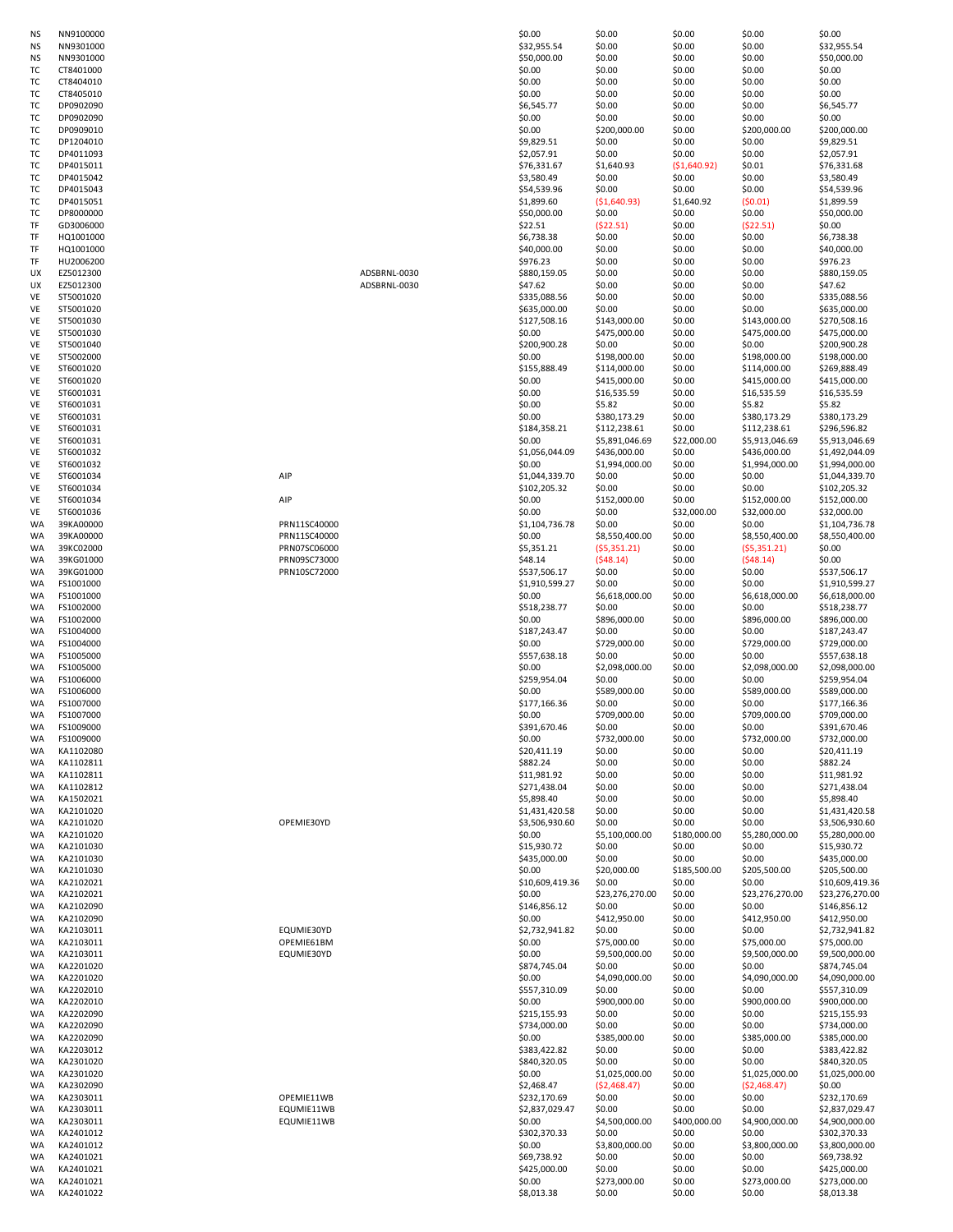| WA              | KA2401022              |     | \$0.00                          | \$152,000.00                       | \$0.00           | \$152,000.00                       | \$152,000.00                     |
|-----------------|------------------------|-----|---------------------------------|------------------------------------|------------------|------------------------------------|----------------------------------|
| WA              | KA2403013              | EQU | \$13,302.54                     | \$0.00                             | \$0.00           | \$0.00                             | \$13,302.54                      |
| WA              | KA2403013              |     | \$113,368.14                    | \$0.00                             | \$0.00           | \$0.00                             | \$113,368.14                     |
| WA              | KA2501012              |     | \$110,196.37                    | \$0.00                             | \$0.00           | \$0.00                             | \$110,196.37                     |
| WA              | KA2501012              |     | \$0.00                          | \$1,089,000.00                     | \$0.00           | \$1,089,000.00                     | \$1,089,000.00                   |
| WA              | KA2501021              |     | \$558,219.21                    | \$0.00                             | \$0.00           | \$0.00                             | \$558,219.21                     |
| WA              | KA2501021              |     | \$0.00                          | \$3,609,087.00                     | \$0.00           | \$3,609,087.00                     | \$3,609,087.00                   |
| WA              | KA2501022              |     | \$306,517.99                    | \$0.00                             | \$0.00           | \$0.00                             | \$306,517.99                     |
|                 |                        |     |                                 |                                    |                  |                                    |                                  |
| WA              | KA2501022              |     | \$0.00                          | \$840,000.00                       | \$0.00           | \$840,000.00                       | \$840,000.00                     |
| <b>WA</b>       | KA2501032              |     | \$954,908.88                    | \$0.00                             | \$0.00           | \$0.00                             | \$954,908.88                     |
| WA              | KA2501032              |     | \$0.00                          | \$1,184,000.00                     | \$0.00           | \$1,184,000.00                     | \$1,184,000.00                   |
| WA              | KA2601020              |     | \$1,444.73                      | \$0.00                             | \$0.00           | \$0.00                             | \$1,444.73                       |
| WA              | KA2601020              |     | \$0.00                          | \$115,000.00                       | \$0.00           | \$115,000.00                       | \$115,000.00                     |
| WA              | KA2602010              | AIP | \$1,209,117.72                  | \$0.00                             | \$0.00           | \$0.00                             | \$1,209,117.72                   |
| <b>WA</b>       | KA2602010              |     | \$954,284.46                    | \$0.00                             | \$0.00           | \$0.00                             | \$954,284.46                     |
| WA              | KA2602010              | AIP | \$300,000.00                    | \$0.00                             | \$0.00           | \$0.00                             | \$300,000.00                     |
| WA              | KA2602010              |     | \$0.00                          | \$3,500,000.00                     | \$0.00           | \$3,500,000.00                     | \$3,500,000.00                   |
| WA              | KA2602010              | AIP | \$0.00                          | \$707,000.00                       | \$0.00           | \$707,000.00                       | \$707,000.00                     |
| WA              | KB0101022              |     | \$346,723.73                    | \$0.00                             | \$0.00           | \$0.00                             | \$346,723.73                     |
| WA              | KB0101022              |     | \$0.00                          | \$2,289,000.00                     | \$0.00           | \$2,289,000.00                     | \$2,289,000.00                   |
|                 |                        |     |                                 |                                    |                  |                                    |                                  |
| WA              | KB0181012              |     | \$34,228.17                     | \$0.00                             | \$0.00           | \$0.00                             | \$34,228.17                      |
| WA              | KB0201021              |     | \$759,263.97                    | \$0.00                             | \$0.00           | \$0.00                             | \$759,263.97                     |
| <b>WA</b>       | KB0201021              |     | \$0.00                          | \$7,064,000.00                     | \$0.00           | \$7,064,000.00                     | \$7,064,000.00                   |
| <b>WA</b>       | KB0201022              |     | \$10,839.24                     | \$0.00                             | \$0.00           | \$0.00                             | \$10,839.24                      |
| WA              | KB0201022              |     | \$0.00                          | \$19,000.00                        | \$0.00           | \$19,000.00                        | \$19,000.00                      |
| WA              | KB0201052              |     | \$246,561.33                    | \$0.00                             | \$0.00           | \$0.00                             | \$246,561.33                     |
| <b>WA</b>       | KB0201052              |     | \$0.00                          | \$500,000.00                       | \$0.00           | \$500,000.00                       | \$500,000.00                     |
| <b>WA</b>       | KB0202011              | AIP | \$781,888.75                    | \$0.00                             | \$0.00           | \$0.00                             | \$781,888.75                     |
| WA              | KB0202011              | EQU | \$428,519.80                    | \$0.00                             | \$0.00           | \$0.00                             | \$428,519.80                     |
| WA              | KB0202011              | AIP | \$2,300,000.00                  | \$0.00                             | \$0.00           | \$0.00                             | \$2,300,000.00                   |
| WA              | KB0202011              |     | \$7,123,304.64                  | \$0.00                             | \$0.00           | \$0.00                             | \$7,123,304.64                   |
| <b>WA</b>       | KB0202011              | EQU | \$700,000.00                    | \$0.00                             | \$0.00           | \$0.00                             | \$700,000.00                     |
|                 |                        | AIP |                                 |                                    |                  |                                    |                                  |
| WA              | KB0202011              |     | \$1,200,000.00                  | \$0.00                             | \$0.00           | \$0.00                             | \$1,200,000.00                   |
| WA              | KB0202011              |     | \$0.00                          | \$129,367,000.00                   | \$0.00           | \$129,367,000.00                   | \$129,367,000.00                 |
| WA              | KB0202011              | EQU | \$0.00                          | \$1,594,000.00                     | \$0.00           | \$1,594,000.00                     | \$1,594,000.00                   |
| WA              | KB0202011              | AIP | \$0.00                          | \$3,469,000.00                     | \$0.00           | \$3,469,000.00                     | \$3,469,000.00                   |
| WA              | KB0202012              | EQU | \$334,488.72                    | \$0.00                             | \$0.00           | \$0.00                             | \$334,488.72                     |
| WA              | KB0202012              |     | \$1,942,923.41                  | \$0.00                             | \$0.00           | \$0.00                             | \$1,942,923.41                   |
| WA              | KB0202012              | EQU | \$100,000.00                    | \$0.00                             | \$0.00           | \$0.00                             | \$100,000.00                     |
| WA              | KB0202012              |     | \$0.00                          | \$35,658,400.00                    | \$0.00           | \$35,658,400.00                    | \$35,658,400.00                  |
| WA              | KB0202012              | EQU | \$0.00                          | \$1,394,764.00                     | \$0.00           | \$1,394,764.00                     | \$1,394,764.00                   |
| WA              | KB0202030              |     | \$3,083.37                      | (53,083.37)                        | \$0.00           | (53,083.37)                        | \$0.00                           |
|                 |                        |     | \$89,868.74                     |                                    |                  |                                    |                                  |
| WA              | KB0281011              |     |                                 | \$0.00                             | \$0.00           | \$0.00                             | \$89,868.74                      |
| <b>WA</b>       | KB0301020              |     | \$730,870.28                    | \$0.00                             | \$0.00           | \$0.00                             | \$730,870.28                     |
| WA              | KB0301020              |     | \$0.00                          | \$4,440,000.00                     | \$0.00           | \$4,440,000.00                     | \$4,440,000.00                   |
| <b>WA</b>       | KB0301042              |     | \$220,116.87                    | \$0.00                             | \$0.00           | \$0.00                             | \$220,116.87                     |
| WA              | KB0301042              |     | \$0.00                          | \$4,300,000.00                     | \$0.00           | \$4,300,000.00                     | \$4,300,000.00                   |
| <b>WA</b>       | KB0301052              |     | \$98,902.56                     | \$0.00                             | \$0.00           | \$0.00                             | \$98,902.56                      |
| WA              | KB0301052              |     | \$0.00                          | \$255,000.00                       | \$90,000.00      | \$345,000.00                       | \$345,000.00                     |
| WA              | KB0401022              |     | \$36,111.65                     | \$0.00                             | \$0.00           | \$0.00                             | \$36,111.65                      |
| WA              | KB0401022              |     | \$0.00                          | \$699,000.00                       | \$0.00           | \$699,000.00                       | \$699,000.00                     |
| <b>WA</b>       | KC0201010              |     | \$2,837,318.15                  | ( \$89,000.00)                     | \$0.00           | ( \$89,000.00)                     | \$2,748,318.15                   |
| <b>WA</b>       | KC0201010              |     | \$0.00                          | \$3,427,000.00                     | \$280,000.00     | \$3,707,000.00                     | \$3,707,000.00                   |
|                 | KC0201060              |     | \$1,161,110.68                  | \$0.00                             | \$0.00           | \$0.00                             |                                  |
| WA              |                        |     |                                 |                                    |                  |                                    | \$1,161,110.68                   |
| WA              | KC0201060              |     | \$0.00                          | \$4,250,000.00                     | \$130,000.00     | \$4,380,000.00                     | \$4,380,000.00                   |
| WA              | KC0202020              | EQU | \$73,216.92                     | \$0.00                             | \$0.00           | \$0.00                             | \$73,216.92                      |
| WA              | KC0202020              |     | \$465,711.08                    | ( \$82, 269.57)                    | \$0.00           | $($ \$82,269.57)                   | \$383,441.51                     |
| WA              | KC0202020              | EQU | \$0.00                          | \$170,500.00                       | \$0.00           | \$170,500.00                       | \$170,500.00                     |
| WA              | KC0202020              |     | \$0.00                          | \$1,889,000.00                     | \$0.00           | \$1,889,000.00                     | \$1,889,000.00                   |
| WA              | KC0202020              | EQU | \$0.00                          | \$0.00                             | \$0.00           | \$0.00                             | \$0.00                           |
| <b>WA</b>       | KC0202030              |     | \$739,811.77                    | \$0.00                             | \$0.00           | \$0.00                             | \$739,811.77                     |
| WA              | KC0202030              |     | \$0.00                          | \$1,609,000.00                     | \$0.00           | \$1,609,000.00                     | \$1,609,000.00                   |
| <b>WA</b>       | KC0202050              |     | \$436,553.38                    | \$0.00                             | \$0.00           | \$0.00                             | \$436,553.38                     |
| WA              | KC0202050              |     | \$0.00                          | \$1,057,000.00                     | \$0.00           | \$1,057,000.00                     | \$1,057,000.00                   |
| <b>WA</b>       | KC0203010              |     | \$5,649.16                      | \$0.00                             | \$0.00           | \$0.00                             | \$5,649.16                       |
| WA              | KC0203020              | EQU | \$429,712.86                    | \$0.00                             | \$0.00           | \$0.00                             | \$429,712.86                     |
| WA              | KC0203020              |     | \$18,777.72                     | \$0.00                             | \$0.00           | \$0.00                             | \$18,777.72                      |
|                 |                        |     |                                 |                                    |                  |                                    |                                  |
| WA              | KC0203020              |     | \$0.00                          | \$2,426,000.00                     | \$0.00           | \$2,426,000.00                     | \$2,426,000.00                   |
| WA              | KC0207010              |     | \$103,422.42                    | \$0.00                             | \$0.00           | \$0.00                             | \$103,422.42                     |
| <b>WA</b>       | KC0207010              |     | \$3,072,000.00                  | \$0.00                             | \$0.00           | \$0.00                             | \$3,072,000.00                   |
| WA              | KC0207010              |     | \$0.00                          | \$3,287,000.00                     | \$100,000.00     | \$3,387,000.00                     | \$3,387,000.00                   |
| WA              | KC0213010              |     | \$2,875,000.00                  | \$0.00                             | \$0.00           | \$0.00                             | \$2,875,000.00                   |
| WA              | KC0213010              |     | \$0.00                          | \$2,875,000.00                     | \$0.00           | \$2,875,000.00                     | \$2,875,000.00                   |
| WA              | KC0281013              |     | \$165,193.55                    | \$0.00                             | \$0.00           | \$0.00                             | \$165,193.55                     |
| WA              | KC0301020              |     | \$648,212.28                    | \$0.00                             | \$0.00           | \$0.00                             | \$648,212.28                     |
| WA              | KC0301020              |     | \$0.00                          | \$1,552,000.00                     | \$0.00           | \$1,552,000.00                     | \$1,552,000.00                   |
| WA              | KC0301050              |     | \$0.00                          | \$1,246,000.00                     | \$0.00           | \$1,246,000.00                     | \$1,246,000.00                   |
| WA              | KC0302010              |     | \$814,493.01                    | \$0.00                             | \$0.00           | \$0.00                             | \$814,493.01                     |
| WA              | KC0302010              |     | \$0.00                          | \$3,606,000.00                     | \$0.00           | \$3,606,000.00                     | \$3,606,000.00                   |
| WA              | KC0302030              |     | \$93,757.03                     | \$0.00                             | \$0.00           | \$0.00                             | \$93,757.03                      |
| WA              | KC0302030              |     | \$622,000.00                    | \$0.00                             | \$0.00           | \$0.00                             | \$622,000.00                     |
| <b>WA</b>       | KC0302030              |     | \$0.00                          | \$424,000.00                       | \$0.00           | \$424,000.00                       | \$424,000.00                     |
| WA              | KC0304020              | EQU | \$31,065.06                     | ( \$31,065.06)                     | \$0.00           | ( \$31,065.06)                     | \$0.00                           |
|                 |                        |     |                                 |                                    |                  |                                    |                                  |
| WA              | KC0304020              |     | \$968,125.98                    | \$0.00                             | \$0.00           | \$0.00                             | \$968,125.98                     |
| WA              | KC0304020              |     | \$0.00                          | \$3,340,000.00                     | \$158,000.00     | \$3,498,000.00                     | \$3,498,000.00                   |
| WA              | KC0304030              |     | \$0.00                          | \$31,065.06                        | \$0.00           | \$31,065.06                        | \$31,065.06                      |
| WA              | KC0304030              | EQU | \$399,984.34                    | \$0.00                             | \$0.00           | \$0.00                             | \$399,984.34                     |
| WA              | KC0304030              |     | \$2,826,658.25                  | \$0.00                             | \$0.00           | \$0.00                             | \$2,826,658.25                   |
| WA              | KC0304030              |     | \$0.00                          | \$6,288,000.00                     | \$0.00           | \$6,288,000.00                     | \$6,288,000.00                   |
| WA              | KC0401030              | AIP | \$1,062.91                      | (51,062.91)                        | \$0.00           | (51,062.91)                        | \$0.00                           |
| WA              | KC0401030              | EQU | \$1,467,986.14                  | \$0.00                             | \$0.00           | \$0.00                             | \$1,467,986.14                   |
| WA              | KC0401030              |     | \$2,914,402.67                  | \$0.00                             | \$0.00           | \$0.00                             | \$2,914,402.67                   |
| WA              | KC0401040              |     | \$16,469,155.80                 | \$0.00                             | \$0.00           | \$0.00                             | \$16,469,155.80                  |
|                 |                        |     |                                 |                                    | \$0.00           | \$0.00                             | \$4,445,405.40                   |
|                 |                        |     |                                 |                                    |                  |                                    |                                  |
| WA              | KC0401040              | EQU | \$4,445,405.40                  | \$0.00                             |                  |                                    |                                  |
| WA              | KC0401040              |     | \$0.00                          | \$89,840,000.00                    | \$0.00           | \$89,840,000.00                    | \$89,840,000.00                  |
| WA              | KC0401040              | EQU | \$0.00                          | \$19,800,000.00                    | \$0.00           | \$19,800,000.00                    | \$19,800,000.00                  |
| WA<br><b>WA</b> | KC0403020<br>KC0403020 | EQU | \$10,610,019.86<br>\$450,017.81 | (\$1,250,000.00)<br>\$1,250,000.00 | \$0.00<br>\$0.00 | (\$1,250,000.00)<br>\$1,250,000.00 | \$9,360,019.86<br>\$1,700,017.81 |